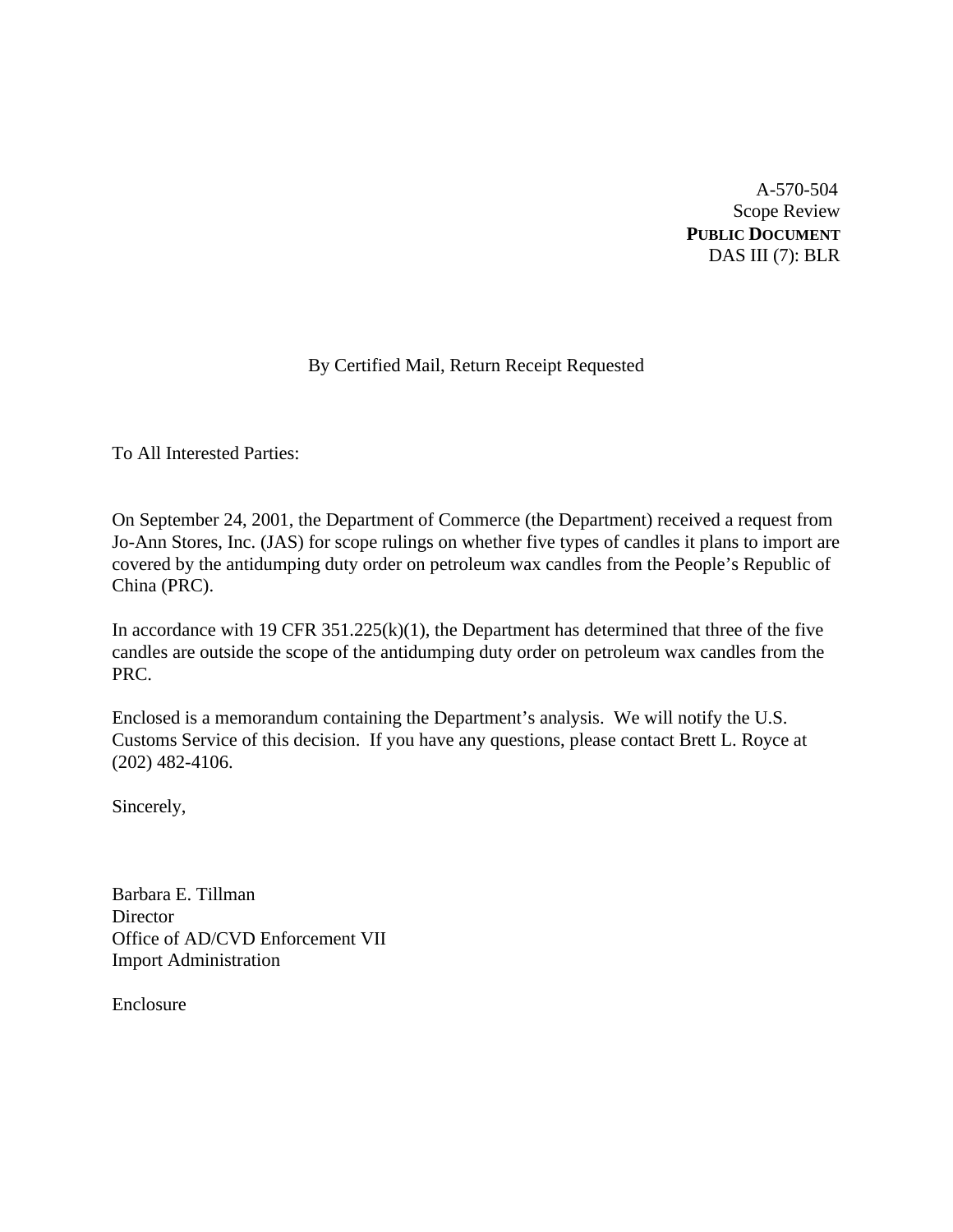# A-570-504 Scope Review **PUBLIC DOCUMENT** DAS III (7):BLR

| <b>MEMORANDUM FOR:</b> | Joseph A. Spetrini<br><b>Deputy Assistant Secretary</b><br>Enforcement Group III                                                               |
|------------------------|------------------------------------------------------------------------------------------------------------------------------------------------|
| FROM:                  | Barbara E. Tillman<br>Director<br>Office of AD/CVD Enforcement VII                                                                             |
| <b>SUBJECT:</b>        | Final Scope Ruling: Antidumping Duty Order on Petroleum Wax<br>Candles From the People's Republic of China (A-570-504);<br>Jo-Ann Stores, Inc. |

### **Summary**

On September 24, 2001, the Department of Commerce (the Department) received a request from Jo-Ann Stores, Inc. (JAS) for scope rulings on five candles (two "star" candles, one "heart" candle, one "floating flower" candle and one "champagne glass flower" candle) to determine if they are covered by the antidumping duty order on petroleum wax candles from the People's Republic of China (PRC) (the Order). Petroleum Wax Candles from the PRC: Final Determination of Sales at Less Than Fair Value, 51 FR 25085 (July 10, 1986) (Final Determination). In accordance with 19 CFR 351.225(k)(1), we recommend that the Department determine that three of these candles are outside, and two are within, the scope of the Order.

## **Background**

JAS filed its request for a scope ruling in proper form on September 24, 2001. On November 7, 2001, the Department determined that more time was necessary to examine the issues in this scope request and to allow the petitioner, the National Candles Association (NCA), to comment. The memo regarding the Department's decision to extend the 45-day deadline for this scope inquiry has been placed on the record. See Memo to the File through Sally C. Gannon from Brett L. Royce, Petroleum Wax Candles from the People's Republic of China: Scope Inquiries from Jo-Ann Stores, Inc. The National Candles Association's (NCA) comments followed on November 8, 2001.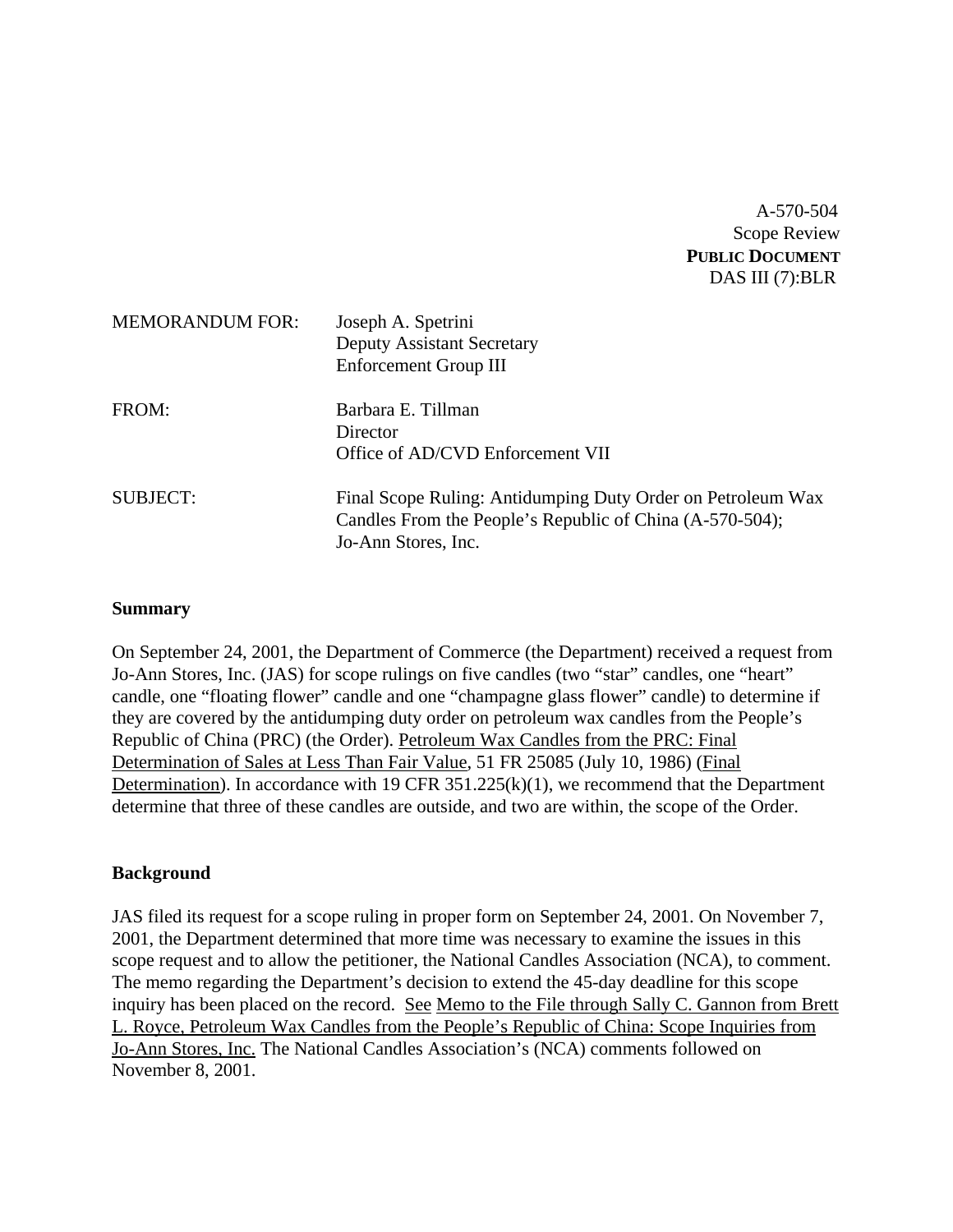The regulations governing the Department's antidumping scope determinations are found at 19 CFR 351.225. On matters concerning the scope of an antidumping duty order, the Department first examines the descriptions of the merchandise contained in the petition, the determinations of the Secretary and the International Trade Commission (the Commission), the initial investigation and the antidumping duty order. This determination may take place with or without a formal inquiry. If the Department determines that these descriptions are dispositive of the matter, the Department will issue a final scope ruling as to whether or not the subject merchandise is covered by the order. *See* 19 CFR 351.225(d).

Conversely, where the descriptions of the merchandise are *not* dispositive, the Department will consider the five additional factors set forth at 19 CFR 351.225(k)(2). These criteria are: i) the physical characteristics of the merchandise; ii) the expectations of the ultimate purchasers; iii) the ultimate use of the product; iv) the channels of trade in which the product is sold; and v) the manner in which the product is advertised and displayed. The determination as to which analytical framework is most appropriate in any given scope inquiry is made on a case-by-case basis after consideration of all evidence before the Department.

In the instant case, the Department has evaluated JAS's requests in accordance with 19 CFR  $351.225(k)(1)$  and the Department finds that the descriptions of the products contained in the petition, the final determinations of the Secretary (including prior scope determinations) and the Commission, the initial investigation and the antidumping duty order are, in fact, dispositive. Therefore, the Department finds it unnecessary to consider the additional factors set forth at 19 CFR 351.225(k)(2).

Documents and parts thereof from the underlying investigation deemed relevant by the Department to this scope ruling were made part of the record of this determination and are referenced herein. Documents that were not presented to the Department, or placed by it on the record, do not constitute part of the administrative record for this scope determination.

In its petition of September 4, 1985 the National Candle Association requested that the investigation cover:

[c]andles [which] are made from petroleum wax and contain fiber or paper-cored wicks. They are sold in the following shapes: tapers, spirals, and straight-sided dinner candles; rounds, columns, pillars; votives; and various wax-filled containers. These candles may be scented or unscented ... and are generally used by retail consumers in the home or yard for decorative or lighting purposes (Antidumping Petition, September 4, 1985 at 7).

The Department defined the scope of the investigation in its notice of initiation. This scope language carried forward without change through the preliminary and final determinations of sales at less than fair value and the eventual antidumping duty order: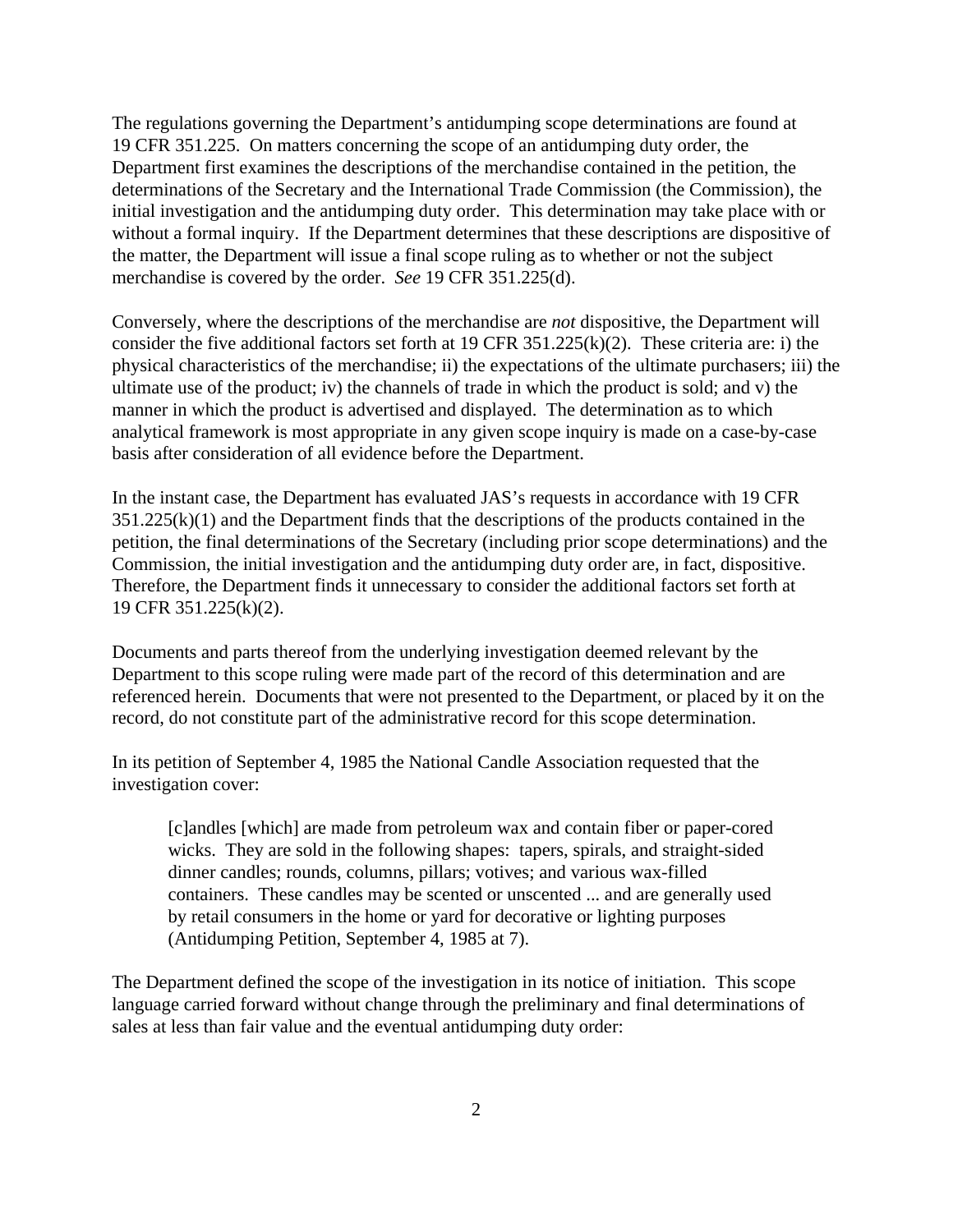[c]ertain scented or unscented petroleum wax candles made from petroleum wax and having fiber or paper-cored wicks. They are sold in the following shapes: tapers, spirals, and straight-sided dinner candles; rounds, columns, pillars, votives; and various wax-filled containers. Petroleum Wax Candles from the People's Republic of China: Initiation of Antidumping Duty Investigation, 50 FR 39743 (September 30, 1985); Preliminary Determination of Sales at Less Than Fair Value, 51 FR 6016 (February 19, 1986); Final Determination; and Antidumping Duty Order: Petroleum Wax Candles from the People's Republic of China, 51 FR 30686 (August 28, 1986).

The Commission adopted a similar definition of the "like product" subject to its determinations, noting that the investigations did not include "birthday, birthday numeral and figurine type candles" (Determinations of the Commission (Final), USITC Publication 1888, August 1986, at 4, note 5, and A-2 (Commission Determination)).

Also of relevance to the present scope inquiry is a notice issued to the United States Customs Service in connection with a July 1987 scope determination concerning an exception from the Order for novelty candles, which states:

The Department of Commerce has determined that certain novelty candles, such as Christmas novelty candles, are not within the scope of the antidumping duty order on petroleum-wax candles from the People's Republic of China (PRC). Christmas novelty candles are candles specially designed for use only in connection with the Christmas holiday season. This use is clearly indicated by Christmas scenes and symbols depicted in the candle design. Other novelty candles not within the scope of the order include candles having scenes or symbols of other occasions (*e.g.*, religious holidays or special events) depicted in their designs, figurine candles, and candles shaped in the form of identifiable objects (*e.g.*, animals or numerals), (CIE N-212/85, September 21, 1987; Letter from the Director, Office of Compliance, to Burditt, Bowles & Radzius, Ltd., July 13, 1987) (emphasis added).

## **JAS's Scope Request**

JAS argues that all candles subject to this inquiry (two "star" candles, one "heart" candle, one "floating flower" candle and one "champagne glass flower" candle) are in the form of identifiable objects, which are not covered by the scope of the Order. JAS included a sample of each candle with its scope request.

#### **The National Candle Association's Comments**

In its comments, the NCA retraces the history of this antidumping duty order, including the import surges and resultant injury suffered by domestic manufacturers which prompted the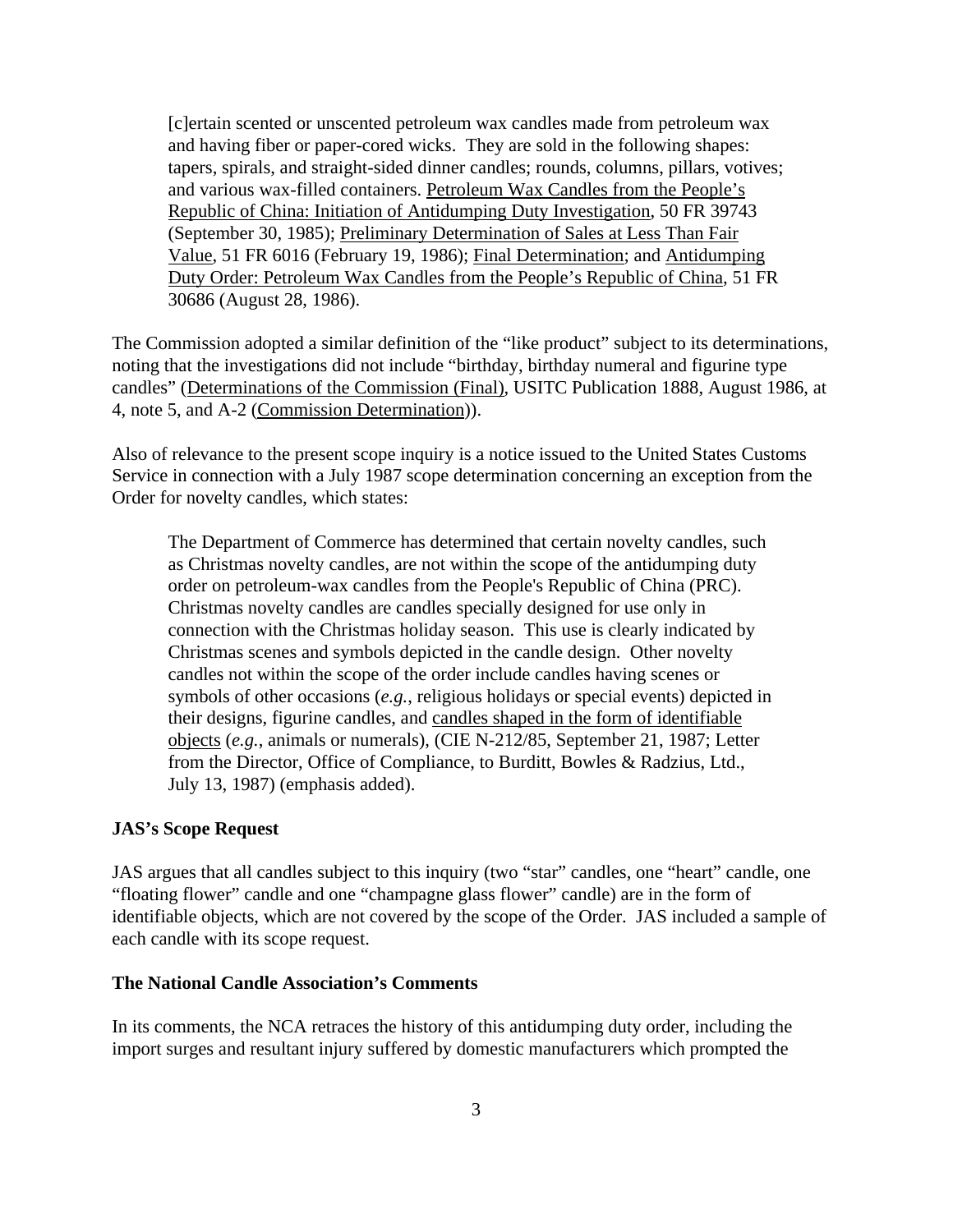original September 1985 antidumping petition. Petitioner contends that the antidumping statute and antidumping duty orders are remedial in nature and exceptions to them should be construed as narrowly as possible to preserve the efficacy of the Order. In support of its assertion, petitioner cites a Court of International Trade conclusion, with regards to the novelty exception, that ". . . a candle must be specifically designed for use only in connection with a religious holiday or special event to fall within the novelty candle exception." See Russ Berrie & Co., Inc. v. United States, 57 F. Supp. 2<sup>nd</sup> 1184, 1194 (CIT July, 1999) (Russ Berrie). Thus, petitioners argue that the Department narrowly limited the novelty candle exception to figurine candles, candles shaped in the form of identifiable objects, and candles specifically designed for use only in connection with the holiday season. The NCA commented on three of the five candles submitted by JAS.

With regard to the "five-point star" candle, the NCA first notes that the candle at issue is made of petroleum wax, with a single wick. The NCA then argues that "[t]he Department has been consistent in requiring that the novelty design or shape of a candle must be capable of being seen from multiple angles" (NCA comments at 4). It cites the Final Scope Ruling: Meijer, Inc. (September 30, 1999) (Meijer) and Final Scope Ruling: Endar Corp. (April 7, 1999) (Endar 1999) to support its assertion that the Department has consistently held that such star candles are columns or pillars, and not identifiable objects, because the star shape could not be discerned from the side. The NCA further argues that "... the Department has also consistently held that star symbols or designs are not Christmas designs," citing Final Scope Ruling: Meijer, Inc. (September 8, 1997) and Final Scope Ruling: Kohl's Dept. Stores (August 24, 1998). It contends that star candles do not contain scenes or symbols specifically related to Christmas and that their use is not attributed solely to the Christmas season. Thus, the NCA argues that this candle must not be excluded from the scope of the Order.

In addition, the NCA claims that the "heart floater" candle should be included within the scope of the Order. It argues that the Department has consistently ruled that a heart design is ubiquitous in nature and not specifically designed for use solely in connection with a specific holiday or event, citing Russ Berrie. The NCA maintains that a heart-shaped candle must have the complete shape of a heart but that this candle does not meet this requirement because one side is flat. Citing Final Scope Ruling: Endar Corp. (December 24, 1998) (Endar 1998), the NCA further argues that the Department has been consistent in ruling that floating candles are within the Order's scope.<sup>1</sup>

The NCA also argues that the "star floater" candle should be included within the scope of the Order because it is not in the shape of a complete star. It maintains that the back of the candle is flat and inconsistent with the raised relief shape on the candle's top side and that, when viewed from the side, this candle is merely a small straight-sided pillar. The NCA further argues that a

<sup>&</sup>lt;sup>1</sup> We note that the petitioner cites "Final Scope Ruling Request by Endar Corp." (December 24, 1999); however, the cite is correctly dated December 24, 1998.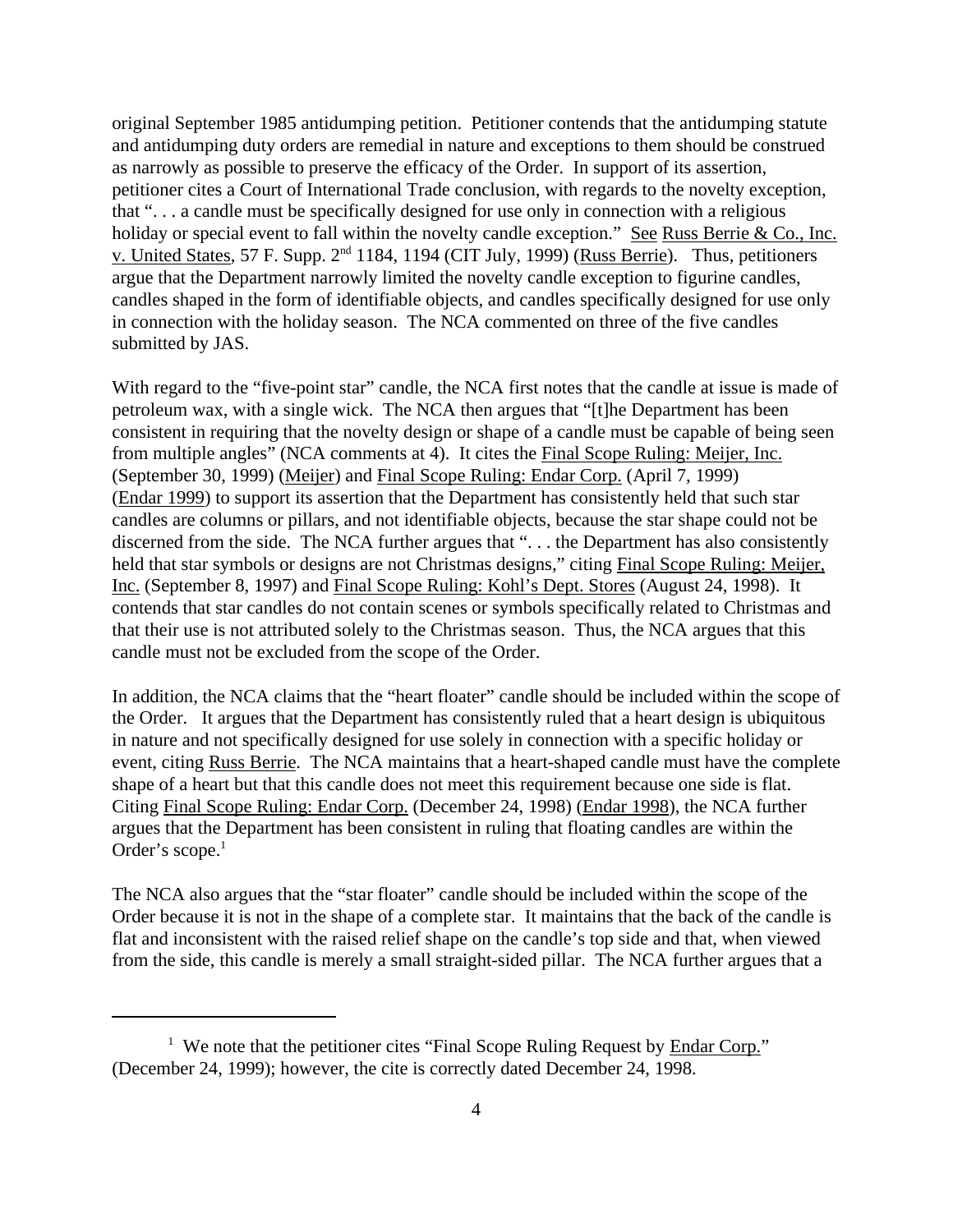star design is not specifically designed for use solely in connection with a particular holiday or event and that floater candles have been ruled to be within the scope of the Order.

The NCA notes that JAS' candles compete in the same channels of trade as the candles subject to the Order, and that their sale without the antidumping duty will severely injure the U.S. candle producers. It further notes what it characterizes as the long-standing efforts of candle importers to "expand the 'novelty candle' loophole in the Order through a continuing stream of scope requests, causing the Order on PRC candles to be subjected to over seventy Final Scope Rulings and many more requests." Petitioner maintains that the success of the scope requests in eroding the Order has resulted in geometric increases in the volume of PRC candles coming into the United States. Petitioner concludes by stating that JAS is now asking the Department to narrow the scope of the Order so that it excludes everyday candles, claiming that they are novelty candles, and that the Department does not have such legal authority.

#### **JAS' Rebuttal**

In response to the NCA's comments, JAS contends that its "five point star" candle, instead of measuring 4.5 inches tall and 4.5 inches wide, is actually 2.5 inches tall and 5 inches wide, with a single wick. Further, JAS claims that "[t]he Endar ruling clearly finds a short star shaped candle to be outside the scope of the Order" (JAS comments at 1). JAS claims that this candle is an identifiable object and is marketed and sold for the Christmas holiday season. Thus, JAS feels that its "five point star" candle falls outside the scope of the Order.

Moreover, JAS disagrees with the NCA's assertion that the "heart floater" candle should fall within the scope of the Order due to its flat side. JAS claims that "[r]egardless of the flat side, [the] candle is shaped like a heart and, identifiable from all viewing angles" (JAS comments at 1). JAS further cites the "Meijer ruling," which it claims found small valentine heart-shaped candles to be outside the scope of the Order. Thus, JAS believes that its "heart floater" candle should be excluded as well.

Also, JAS disputes the NCA's claim that its "star floater" candle should be included in the scope of the Order because it is a small straight-sided pillar. JAS maintains that "it is not a pillar, each is shaped like a five point star measuring one inch tall and two inches wide from point to point. . ." (JAS comments at 1). Furthermore, JAS points to the "Endar ruling" in support of its claim that a candle that is shorter than it is wide qualifies for an exclusion from the Order. Therefore, JAS claims that its "star floater" candle belongs outside the scope of the Order.

### **Analysis**

When determining whether or not a particular product claimed as a novelty candle is within the scope of the antidumping duty order, the Department's first line of inquiry is whether the shape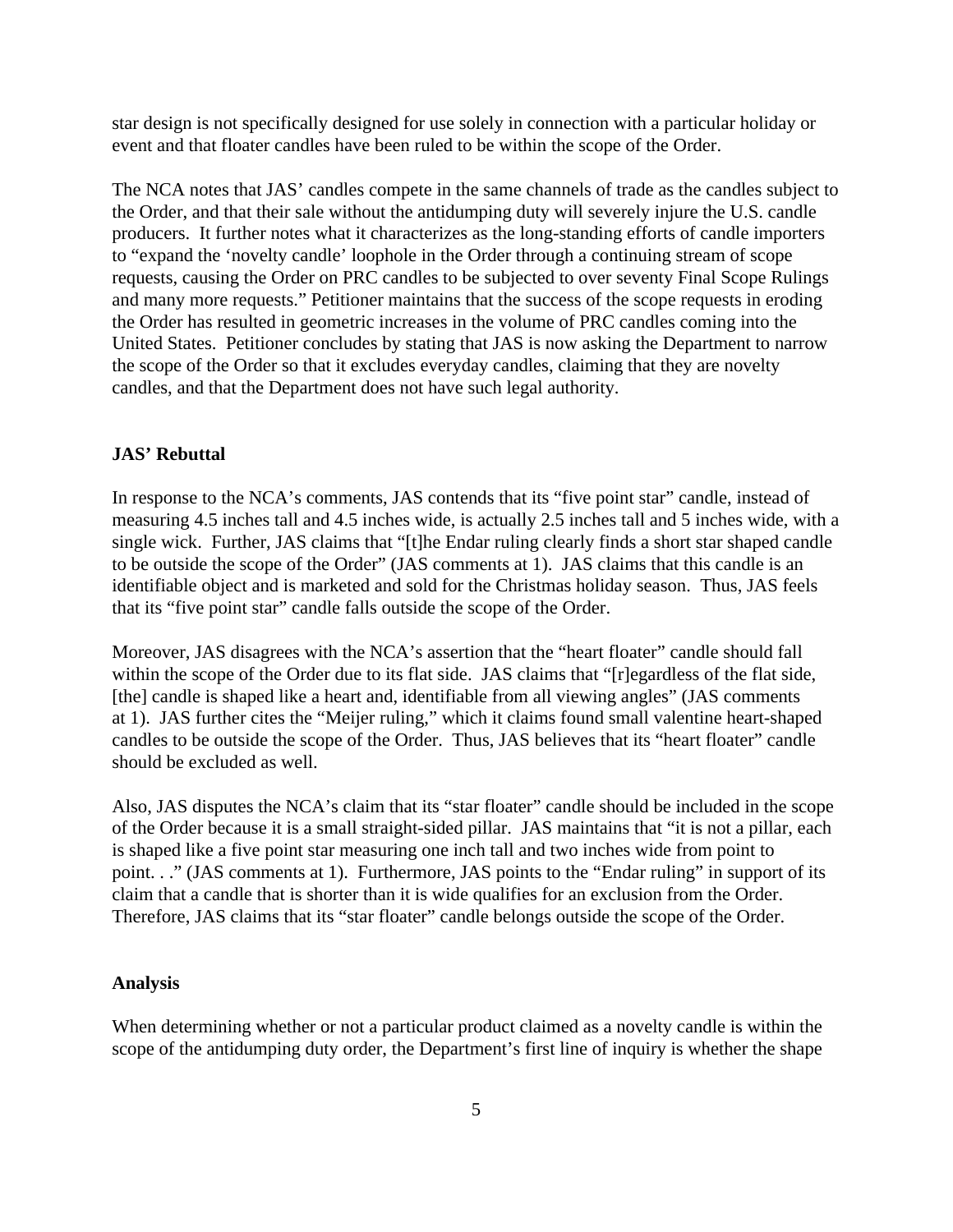of the candle falls within those shapes listed by the inclusive language of the Order's scope, *i.e.*, "tapers, spirals, and straight-sided dinner candles; rounds, columns, pillars, votives; and various wax-filled containers." If a candle falls within one of the above delineated shapes, it will be determined to be within the Order's scope. Candles of a shape not listed by the inclusive language of the Order's scope will then be evaluated to determine whether they are "scented or unscented petroleum wax candles made from petroleum wax and having fiber or paper-cored wicks."<sup>2</sup> If the Department determines that the candle is made from petroleum wax and has a fiber or paper-cored wick, but the candle possesses characteristics set out in the July 1987

This approach of evaluating such candles in light of the entire text of the scope is in keeping with the recent opinion of the Court of International Trade (CIT), noting that a better approach in scope rulings is to avoid subjective issues of intent and, instead, look to the petition's language to determine whether the class or kind of merchandise at issue was expressly included. Duferco Steel, Inc. v. United States, 146 F. Supp. 2d 913 (Ct. Int'l Trade 2001). Such an approach is a recent departure from past CIT precedent that required Commerce to give ample deference to the petitioner's intent when examining a petition's description of the subject merchandise, see, e.g., Torrington Co. v. United States, 995 F. Supp. 117, 121 (Ct. Int'l Trade 1998).

 $2<sup>2</sup>$  The Department has changed its practice on this issue. In past scope rulings, the Department has determined that candles not of a shape listed by the language of the Order's scope were outside the scope. See, e.g., Final Scope Ruling – Antidumping Duty Order on Petroleum Wax Candles From the People's Republic of China (A-570-504); Endar Corp. (Jan. 11, 2000) ("dragonfly" candle, in the shape of a rough-hewn stone with a dragon fly carved on top, not within scope because it is of a shape not listed by the scope); American Drug Stores, Inc. (Mar. 16, 1998) (sphere or ball shaped candle not within scope because it is a shape not listed by the scope); San Francisco Candle Co. (June 10, 1993) (ball shaped candle not within scope because it is of a shape not listed by the scope). The reason for the change is that, upon review of the text of the scope of the Order, the text of the first sentence of the scope covers "scented or unscented petroleum wax candles made from petroleum wax and having fiber or paper-cored wicks." The text following this broad inclusive sentence provides a list of shapes, which list is not modified by any express words of exclusivity. The result of our prior practice of excluding candles of a shape other than those listed was inconsistent with the fact that such candles were "scented or unscented petroleum wax candles made from petroleum wax and having fiber or paper-cored wicks." We have now determined that this practice was incorrect because it had the effect of narrowing the broad coverage of the first sentence of the Order's scope. The list of shapes in the second sentence of the Order's scope does not provide a textual basis for such a narrowing of the coverage of the first sentence of the Order's scope. Accordingly, in order to give full effect to the first sentence of the inclusive language of the scope, the Department normally will evaluate whether candles of a shape not listed by the inclusive language of the Order's scope are scented or unscented petroleum wax candles made from petroleum wax and having fiber or paper-cored wicks. See Final Scope Ruling – Antidumping Duty Order on Petroleum Wax Candles From the People's Republic of China (A-570-504); J.C. Penney November 9, 2001 (JC Penney Ruling).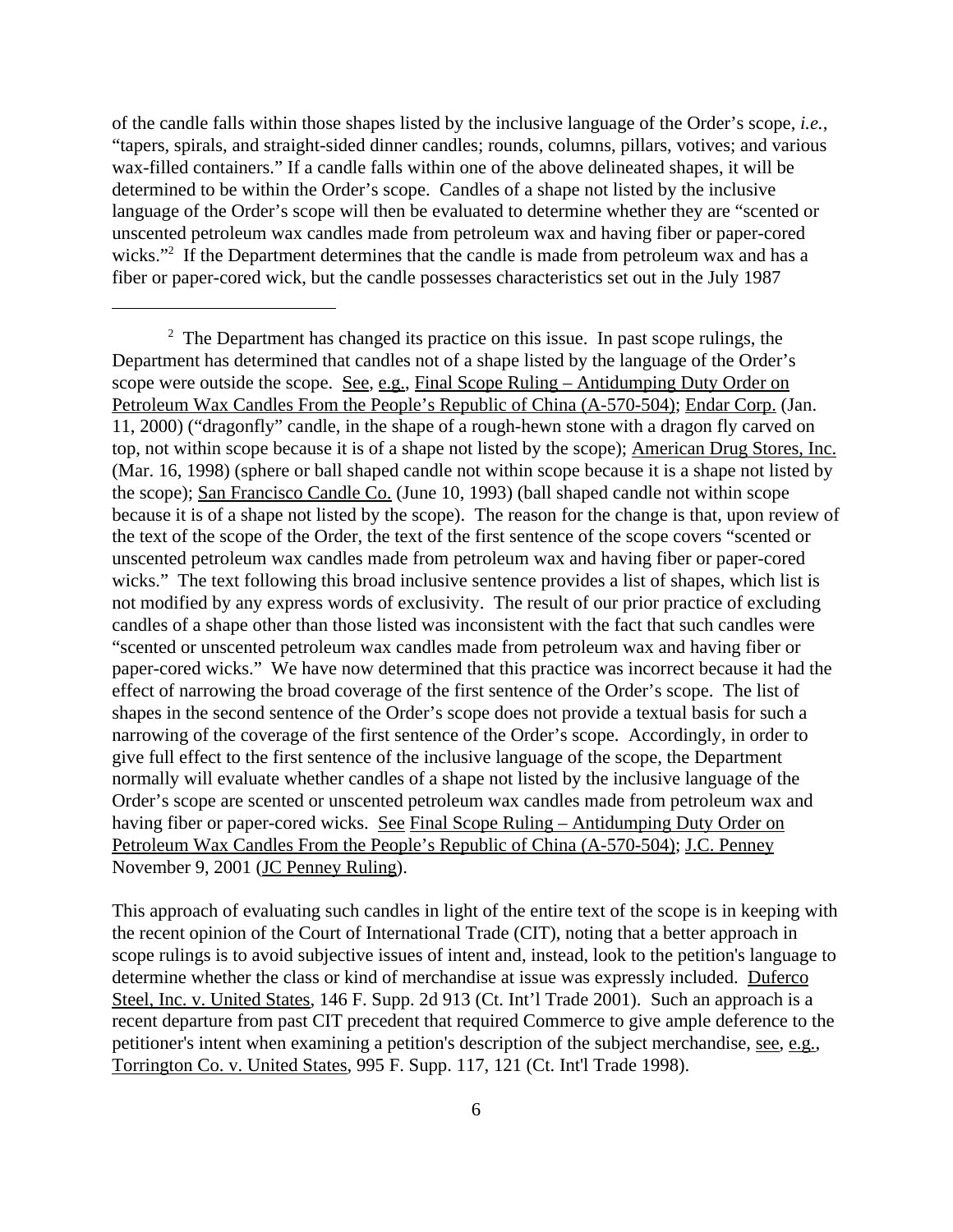novelty candle exception, it will fall outside the scope of the Order. In order for a candle to qualify for this exception, the characteristic(s) which are claimed to render it a novelty candle must be visible from most angles, as opposed to minimally visible. See Final Scope Ruling – Antidumping Duty Order on Petroleum Wax Candles From the People's Republic of China (A-570-504); JCPenney Purchasing Corp. (May 21, 2001); San Francisco Candle Co. (Feb. 12, 2001); Endar Corp. (Jan. 11, 2000). If a candle does not possess characteristics set out in the July 1987 novelty candle exception, and it is a scented or unscented petroleum wax candle made from petroleum wax and having fiber or paper-cored wick, the Department will determine that the candle is within the scope of the Order.

With respect to the instant request, we find that for the reasons outlined below, the following three candles fall outside the scope of the Order.

#### **Floating Flower Candle (Article #557-3114)**

This candle, in the shape of an open flower blossom, is approximately 4 inches wide and 2 inches high, and has carved individual petals rising from the base. This candle is shaped as an identifiable object (an open flower blossom) and is identifiable as such from most angles. See JCPenney Ruling. Thus, this candle falls within the July 1987 novelty candle exception as an identifiable object.

#### **Heart Floater Candle (Article #569-5341)**

This candle, in the shape of a heart, measures approximately 2 inches wide and 1 inch high. We agree with the NCA that the heart design would not limit the use of the candle to a specific holiday or occasion and that the year-round ubiquity of the heart renders it meaningless as a holiday scene or symbol. See Final Scope Ruling - Antidumping Duty Order on Petroleum Wax Candles From the People's Republic of China (A-570-504); Avon (May 4, 2001). However, this candle is clearly identifiable as a heart and is identifiable as such from most angles. See JCPenney Ruling and Final Scope Ruling, Meijer, Inc. (June 11, 1998). Thus, this candle falls within the July 1987 novelty candle exception as an identifiable object.

We do not agree with the NCA's argument with regard to **Endar 1998** (*i.e.*, the floating nature of this candle). In that decision, the Department ruled that Endar's floating round candle was covered by the scope of the Order due to its petroleum wax composition, its wick, and its identification as a "round," which is included in the scope of the Order. In this case, the candle at issue is distinct because it is in the shape of a heart (i.e., an identifiable object) and not a "round." Therefore, **Endar 1998** is not applicable.

#### **Champagne Glass Flower Candle (Article #T03-2007CR)**

This candle is in the shape of an open flower blossom, placed in a champagne glass, wrapped in mesh and tied at the stem with a red ribbon. The Champagne Glass Flower candle is approximately 3 inches wide and 1½ inches high. This candle is in the form of an identifiable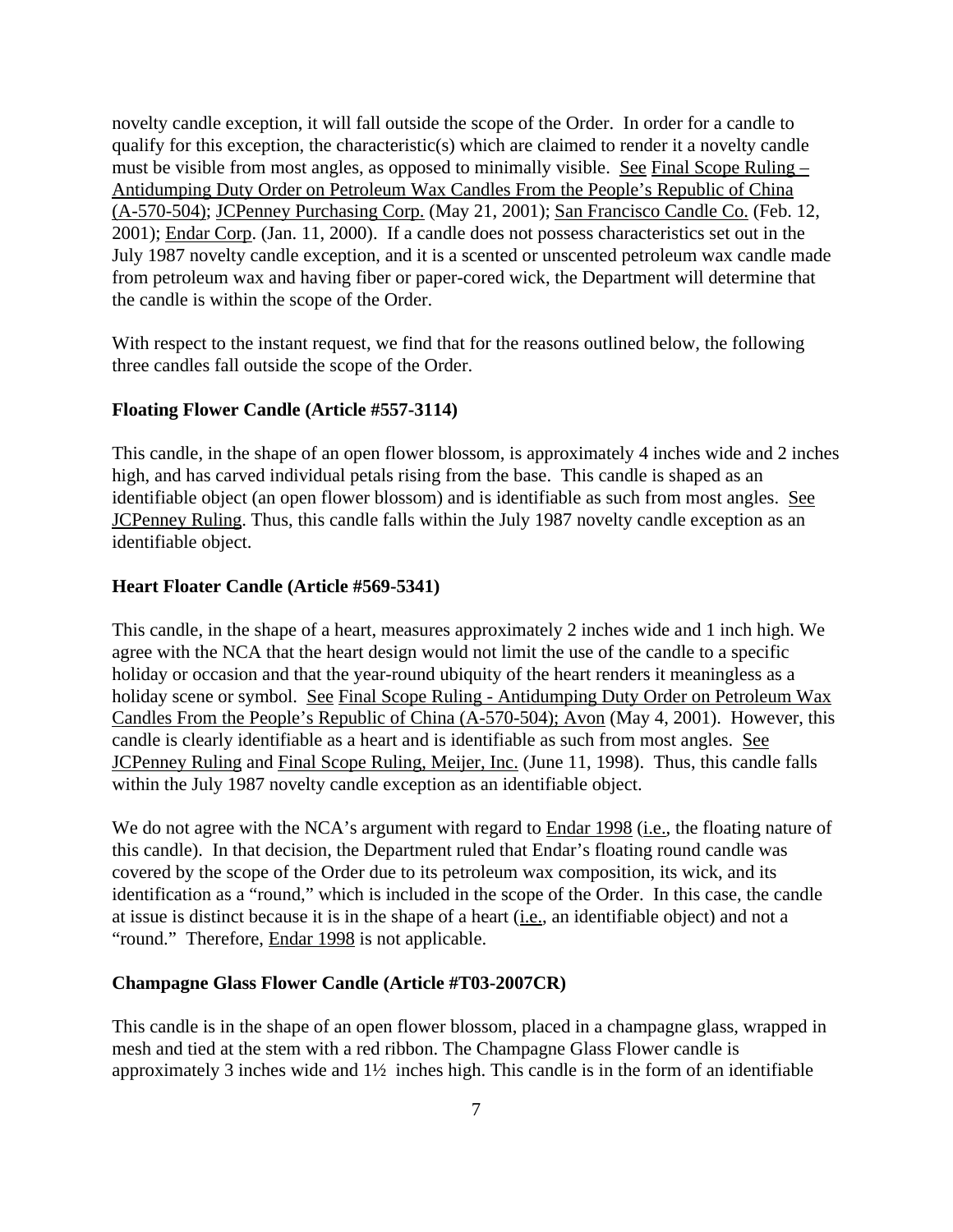flower and is identifiable as such from most angles. See JCPenney Ruling. Thus, this candle falls within the July 1987 novelty candle exception as an identifiable object.

Furthermore, we find that for the reasons outlined below, the remaining two candles are within the scope of the Order.

# **Five Point Star Candle (Article #571-5883)**

JAS claims that this candle (5 inches wide and 2.5 inches high) is in the form of an identifiable object. The Department notes that the star shape is unidentifiable when viewed from 10 of its 12 sides. It is only identifiable as a star shape when viewed from the top or bottom. Thus, since the star shape is not identifiable as such from most angles, it cannot be considered a novelty candle. Therefore, the Department finds that this candle does not fall within the July 1987 exception**.**  Also, the Department has previously found that star-shaped candles are within the scope of the Order. See Meijer; and Barthco Trade Consultants, Inc. (April 30, 2001) (Barthco). In these two scope rulings, the Department noted that the star shape was not discernable from most angles and that instead the candles at issue were pillar candles. Similarly, this candle is a pillar candle.<sup>3</sup> Therefore, for the aforementioned reasons, this candle is within the scope of the Order.

## **Star Floater Candle (Article #569-5572)**

JAS claims that this candle (2 inches wide and1 inch high) is in the form of an identifiable object. The Department notes that the star shape is unidentifiable when viewed from 10 of its 12 sides. It is only identifiable as a star shape when viewed from the top or bottom. Thus, since the star shape is not identifiable as such from most angles, it cannot be considered a novelty candle. Therefore, the Department finds that this candle does not fall within the July 1987 exception**.**  Also, as noted above, the Department has previously found that star-shaped candles are within the scope of the Order. See Meijer and Barthco. As previously stated, in Meijer and Barthco, the Department noted that the star shape was not discernable from most angles and that instead the candles at issue were pillar candles. Similarly, this candle is a pillar candle.<sup>4</sup> Therefore, for the aforementioned reasons, this candle is within the scope of the Order.

# **Summary**

JAS's "floating flower, " "heart floater," and "champagne glass flower" candles are in the shape of identifiable objects. Thus, these candles fall within the July 1987 novelty candle exception as identifiable objects. This conclusion is consistent with the scope of the investigation and the

<sup>3</sup> In previous rulings, the Department has classified certain candles as pillar candles that were greater in width than in height. See Barthco and JCPenney Purchasing Corp.

<sup>4</sup> Id.